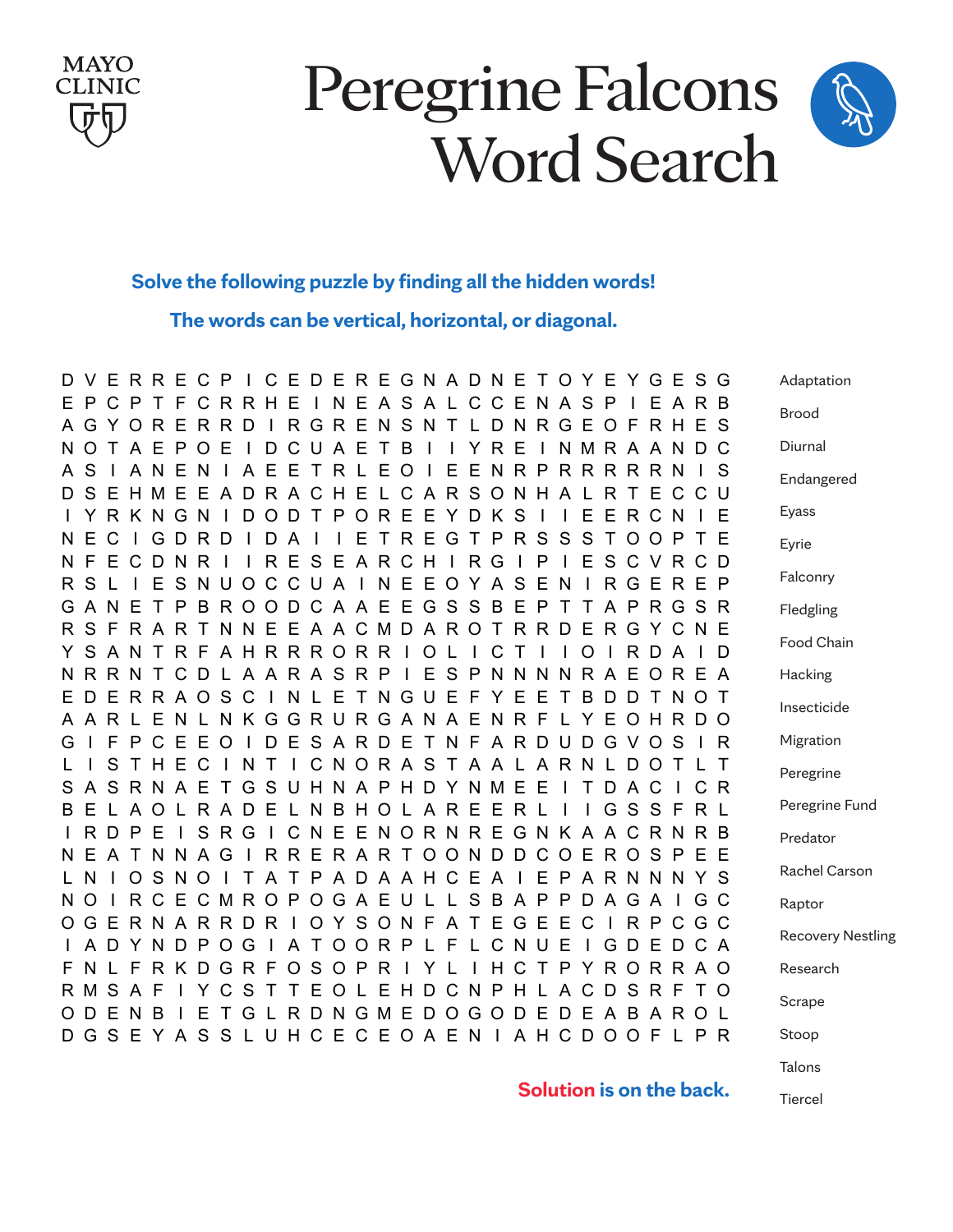#### Solution  $\Omega$  is the following puzzle by finding all the hidden words. The words can be vertical, horizontal, or diagonal.

Adaptation Brood Diurnal Endangered Eyass Eyrie Falconry Fledgling Food Chain **Hacking** Insecticide Migration Peregrine Peregrine Fund Predator Rachel Carson Raptor Recovery Nestling Research Scrape Stoop D V E R R E C P I C E D E R E G N A D N E T O Y E Y G E S G E P C P T F C R R H E I N E A S A L C C E N A S P I E A R B A G Y O R E R R D I R G R E N S N T L D N R G E O F R H (E) S N O T A E P O E I D C U A E T B I I Y R E I N M R A A N D C A S I A N E N I A E E T R L E O I E E N R P R R R R R R N I S  $D S | E | H M E E A D (R A C H E L C A R S O N) H A L R T | E | C | C | U$ I Y R K N G N I D O D T (P Q R E E Y D K S I I E E R C N I I E  $N \in |C|$  I G D R  $(D)$  I D A I  $N \in \mathcal{N}$  R E G T P R S S  $(S \top O |O|P)$  T  $|E$ N F E C D N R I I I (R E S E A R C H) I R G I P I E S C V R C D R S L I E S N U O C C U A I N E E O Y A S E N I R G E R E P G A N E T P  $(B | R | O O D)$ C A A E È G S B E P T T A P  $|R|G|S|R$ R S F R A R T N N E E A A C M D A R O T R R D E R G Y C N E Y S A N T R F A H R R R O R R I O L I C T I I O I R D A I I D N R R N (T C D L A A R A S R P I E S P N N N N R A E O R E A E D E R R A O S C I N L E T N G U E F Y E E T B D D T N O T A R L E N L N K G G R U R G A N A E N R F L Y E O H R D O G I F P C E  $\dot{\mathsf{E}}$  O I I D E S A R D E T N F A R  $\dot{\mathsf{D}}$  U  $\mathsf{D}$  G V O S I I R S T H E C NN T I C N O R A S T A A L A P N L D O T L T S A S  $(R)$ N A E  $|T|$   $(S \mid S)$ U H N A P H D  $(Y)$ N M E E  $/$ I  $\nearrow$  D) A C I C R  $B \in L |A|$ O L R $|A|$ D E L N B H O L A R E E R  $L$   $\cal A$  I G S  $\cal S$  S F R L I R D P E I S R G I C N E E N O R N R E G N K A A C R N R B N E A T N N A G I R R E R A R T O O N D O C C E R O S P E E L N I O S (N O I T A T P A D A) A H C E A I E P A A N N N Y S N O I R C E C M R O P O G A E U L L S B A P P O A G A I G C O G E R N A R R D R I O Y S O N F A T E G E  $\mathcal L$  C I R P C G C I A D Y N D P O G I A T O O R P L F L C N U E I G D E D C A F N L F R K D G R F O S O P R I Y L I H C T P Y R O R R A O R M S A È I Y C S T T E O L E H D C N P H L A C D S R F T O O D E N B \E)T G L R D N G M E D O G O D E D E A B A R O L  $D G S (E Y A S S) L U H C E C E O A E (N I A H C D O O F) L P R$ 

Talons

Tiercel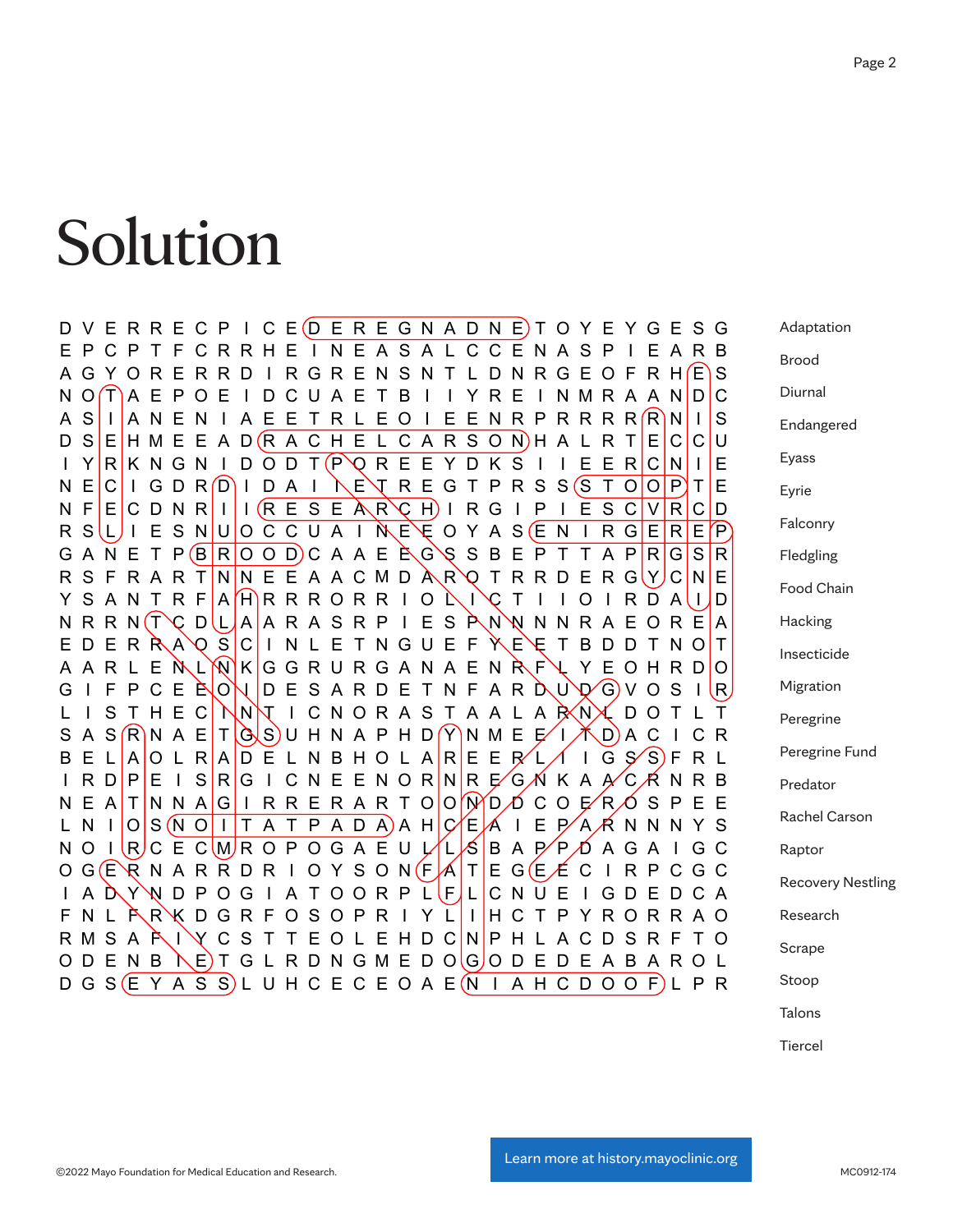

## **Falconry! The Sport of Kings**

Solve the following puzzle by finding all the hidden words! Solve the following puzzle by finding all the hidden words! **The words can be vertical, horizontal, or diagonal.**

|                        | S           | Е              | G              | M              | E              | M   | K. | F              | K              | R              | R | Е            |
|------------------------|-------------|----------------|----------------|----------------|----------------|-----|----|----------------|----------------|----------------|---|--------------|
|                        | $\mathsf C$ | Е              | Е              | $\mathsf C$    | E              | Y . | R  | R              | $\mathsf{A}$   | U              | Q | L            |
| <b>Bells</b><br>Falcon | A           | U              | F              | R              | F              | W   | K  | H              | Е              | R              | U | L            |
| Falconer<br>Glove      | M           | $\overline{O}$ | $\mathsf{A}$   | $\mathsf C$    | Y              | A   | S  | O              | Е              |                | J | H            |
| Hawk                   | Е           | O              | L              | R              | $\overline{O}$ | H   | Τ  | $\overline{O}$ | $\overline{O}$ | Е              | A | Τ            |
| Hood<br>Jesse          | P           | M              | $\mathsf C$    | $\mathsf C$    | W              | H   | L  | D              | R              | W              | N | R            |
| Lure<br>Mews           | Е           | B              | $\overline{O}$ | Е              | N              | A   | L  | U              | K              | $\overline{O}$ | M | $\top$       |
| Mute<br>Perch          | R           | Е              | N              | $\overline{O}$ | $\mathsf C$    | L   | A  | F              | A              | U              | V | Н            |
| Quarry                 | $\mathsf C$ | L              | Ε              | L              | Τ              | A   | S  | L              | Τ              | Е              | F | R            |
|                        | Η           | L              | L              | E              | A              | H   | M  | E.             | R              | L              | Q | R            |
|                        | Е           | S              | S              | Е              | J              | Ε   | Τ  | Е              | Y              | Τ              | R | $\mathsf{A}$ |
|                        | Е           | Е              | V              | O              |                | G   | R  | P              | K              | O              | Ε | R            |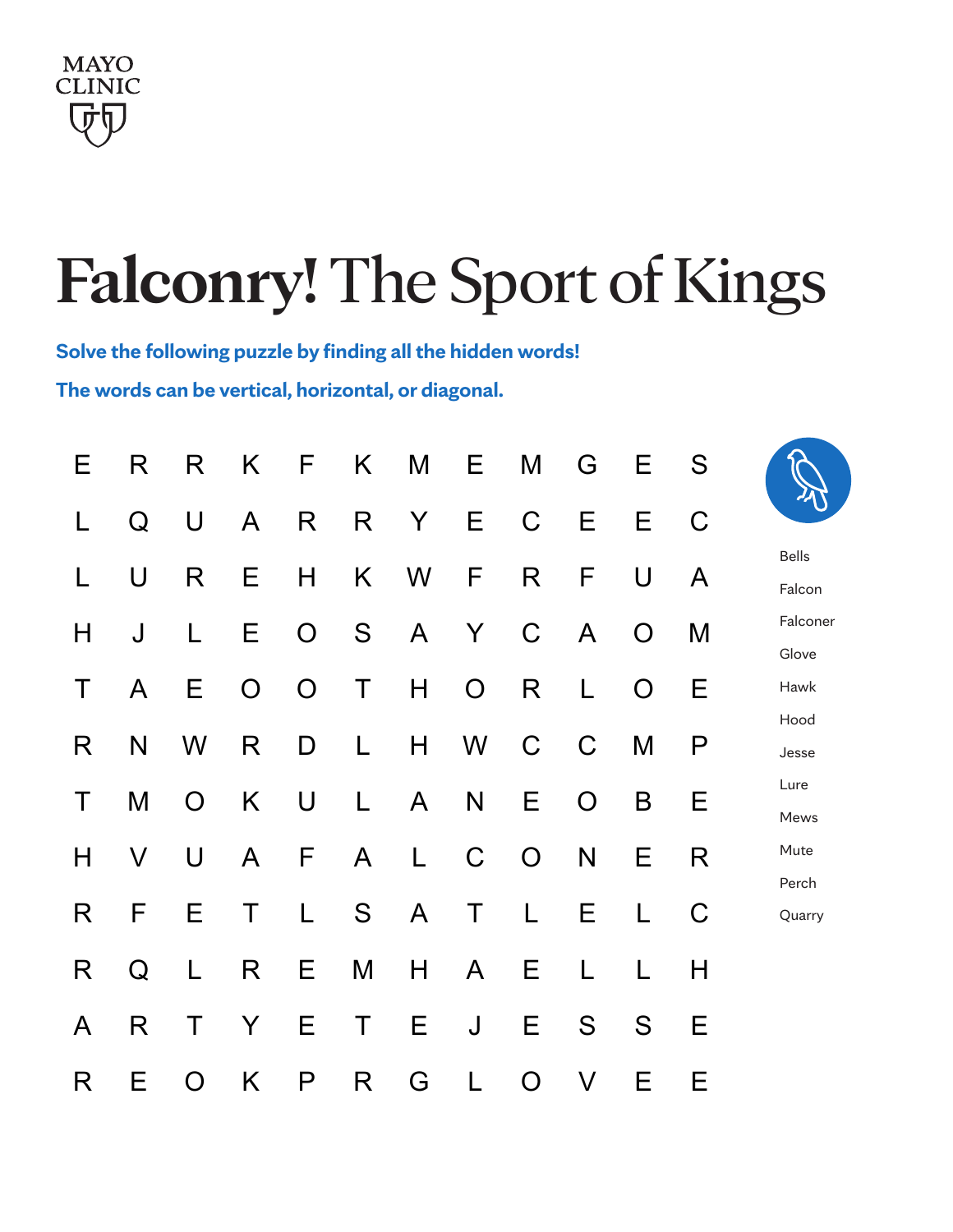#### $\mathbf{S}$  the following puzzle by finding all the hidden words  $\mathbf{S}$  $T<sub>1</sub>$  and  $T<sub>2</sub>$ , or diagonal. Horizontal, or diagonal.  $T<sub>2</sub>$ Solution

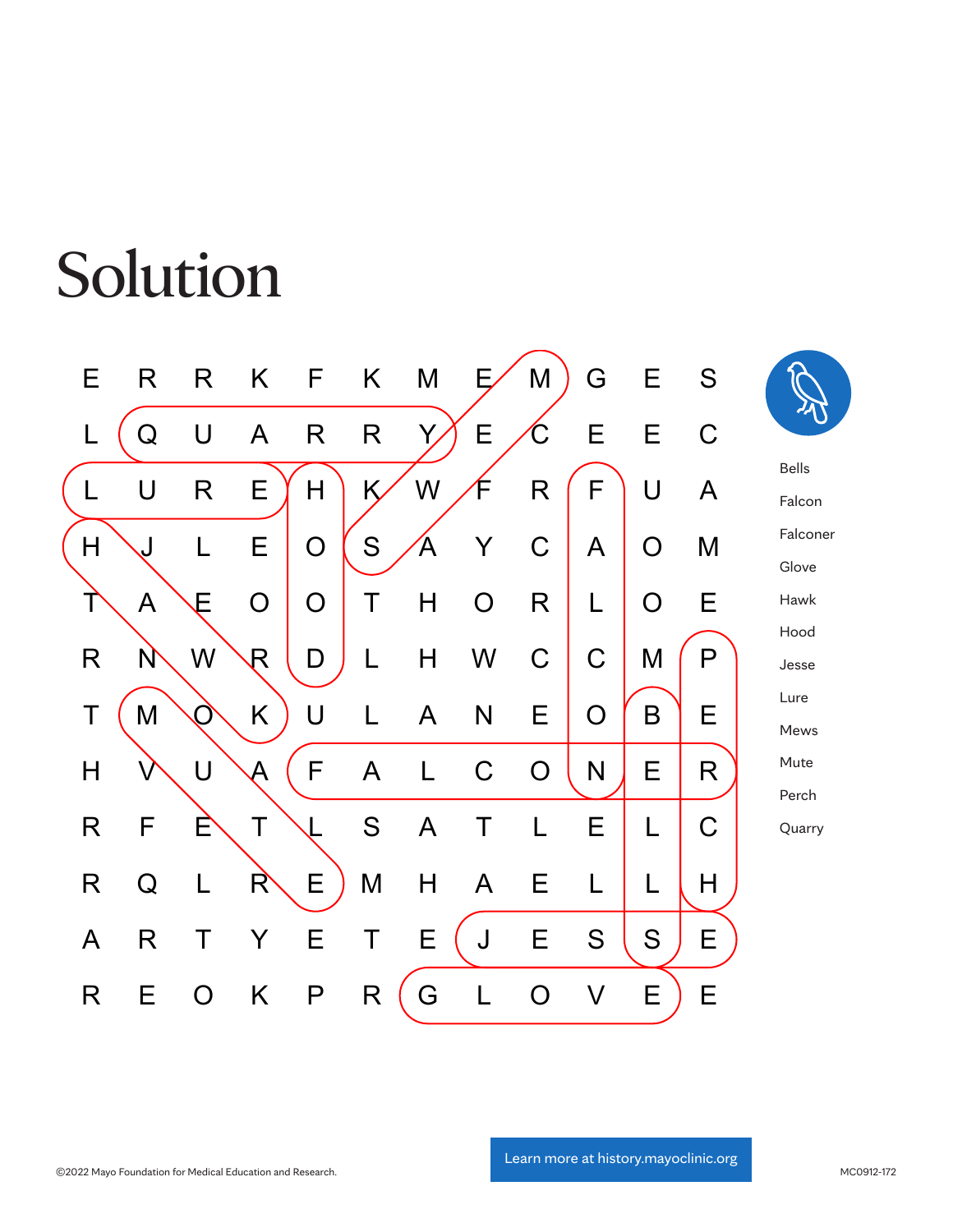

### Falcons of the World

**Solve the following puzzle by finding all the hidden words! Falcons of the World Word Search**

The words can be vertical, horizontal or diagonal. rtical, horizontal or diagonal.

M L R C I A F O A C O C L N A E A E C L E T R S A I E I T E I B R O W N F A L C O N A L B N A F E A N A S O A F N C A F A F C R A P N O C L A F R A G G U L O N E E A E N C G E C C M A E O C U L L R O R N O E E E A L A N A A A L R L R B C I E T Y E E I P L E Y N A K N R E G F M E A G E I F E L F R E S A N A C N K L A L L N N O E I O R E R R L A C E R G L E E P E R A O L O G Y L E M B C E F L P E F A R B R O D B T C R C L R C G R O S O C E L O L C F A L C A C Y L F F L F I F A O E E L R R R R L E E O T A A S Y O F L T N L R R G N N C I R O N T N L C N L N K O F F M R O C G C O E N C R R O A A N O N L E E O M O L N E G K R E L F T F O G I R N R E S E C C C O F P A R A N E L C A R Y R A E L Y N Y N R K R P E R L S I R O P E O R E O C E C N G I N E H F G A O L K E A L E T Y I A E A A R L O A R G C E S C R O O R U G N O N C S E T O I H S R R N O E M C H N O C L A F E I R I A R P N R A T A H I A F N A R K A G A N M L R R N L F N C I I E F O O R A R N B M A E C L A L L R L A S I S K A Y N N H N L G C P A P R E O A L E A C T N L A I A A S G E R R A A M O A A L L W E Y L L A C F R O O A R F F N K C C S O O L N I E B C A S N O N C I N O O A L I L G P L R E I M T A P E O A O L B F L A A F A E L N R C A N A G Y N L R F C R L I N C L A A K Y A L O B R N E A O D C F M A F R N F I A E L R R L T N A S M A F L R E U Y N A E E C C N A Y S A P R L A B C A N O O I G L R G C A O R N R T R C G K R L F L O L A C P O F L A O R Y A F N N A T C M I S A N A A I M M C Y K N R O G A O A R L P C C G E C B O E R E A P L O M A D O F A L C O N T L G A O F N I L R E M C O L R R O O C T A H N A L F O W R I O A O G F A L E N E T O R A C D R K L G T E Y A L G N N D A B L G O P H N R O T I A L R O E Y S C L L F A N T E R L N T R N N N Y L R L C L P E C N C L M D O N L C O B A P G A F A O C G O F N E F C A G



American Kestrel Aplomado Falcon Brown Falcon Crested Caracara Eleonoras Falcon Greater Kestrel Gyrfalcon Hobby Lanner Falcon Luggar Falcon Merlin Peregrine Falcon Prairie Falcon Pygmy Falcon Saker Falcon Taita Falcon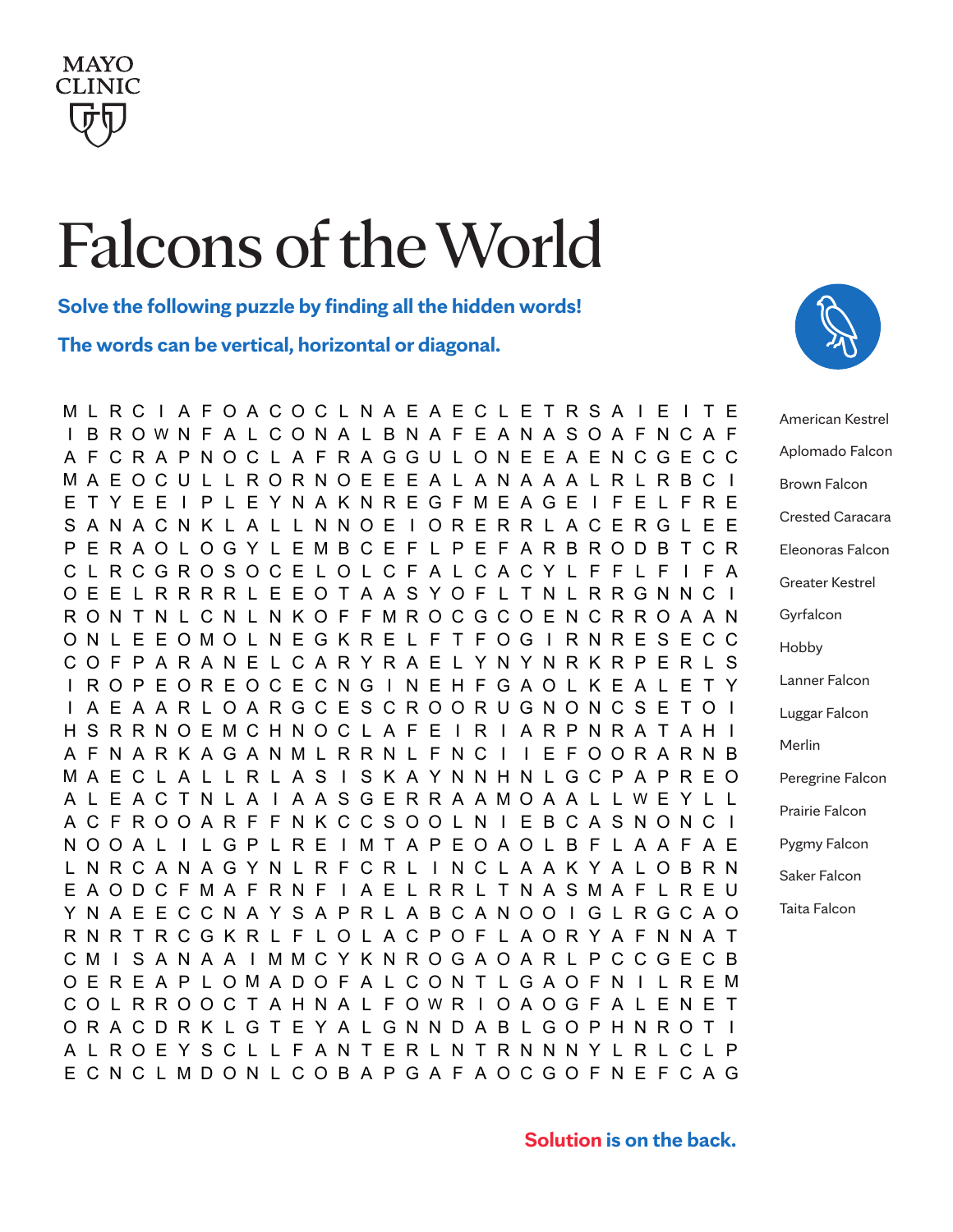#### Solution Solve the following puzzle by finding all the hidden words! The words can be vertical, horizontal, or diagonal.

M L R C I A F O A C O C L N A E A E C (L) E T R S A I E I T E I (B R O W N F A L C O N)A L B N A F E A N A S O A F N C A F A F C R A P (N O C L A F R A G G U L) O N E E A E N C G E C C M A E O C U L L R O R N O E E E A L A N A A A L R L R B C I E T Y E E I P L E Y N A K N R E G F M E A G E I F E L F R E S A N A C N K L A L L N N O E I O R E R L A C E R G L E E P E R A O L O G Y L E M B C E F L P E F A R B R O D B T C R C L R C G R O S O C E L O L C F A L Q A C Y L F F L F I F A O E E L R R R R L E E O T A A S Y O F N T N L R R G N N C I R O N T N L C N L N K O F F M R O C G C Q C A E N C R R O A A N O N L E E O M O L N E G K R E L F T F O G L R N R E S E C C  $C$  O F (P  $\setminus$  R A N E L C A R Y R A E L Y N Y N  $R$  K  $\setminus$  R P E R L S I R O P E O R E O C E C N G I N E H F G A O L P E A L E T Y  $I | A | E | A | A R \setminus Q A R G C E S | C | R O O R U G N O N \bigcirc S \setminus F$  T O I H S R R N O E W C H (N O C L A F E I R I A R P) N R A T A H I A F N A R K A G A N M L R R N L F N C I I E F O O R A R N B  $M | A | E | C | L A L \nLambda R \nbrace R S | I S | K | A Y N N (H) N L G | C | P A P R E Q$ A L E A C T N L À I A A S G E R R A A MO A A L L W E Y L L  $A\,C\,F\,R\,O\,O\,A\,R\,F\,\tilde{P}\,N\,N\,C\,C\,S\,O\,O\,L\,N\,I\,\tilde{P}\,B\,C\,A\,S\,N\,O\,N\,C\,I$ N O O A L I L G P L R EN M T A P E O A O L B F L A A F A E L  $\lfloor N \rfloor$   $\lfloor R \rfloor$   $\lfloor C \rfloor$   $\lfloor A \rfloor$   $\lfloor N \rfloor$   $\lfloor C \rfloor$   $\lfloor N \rfloor$   $\lfloor C \rfloor$   $\lfloor A \rfloor$   $\lfloor A \rfloor$   $\lfloor A \rfloor$   $\lfloor C \rfloor$   $\lfloor A \rfloor$   $\lfloor C \rfloor$   $\lfloor A \rfloor$   $\lfloor C \rfloor$   $\lfloor A \rfloor$   $\lfloor C \rfloor$   $\lfloor A \rfloor$   $\lfloor C \rfloor$   $\lfloor A \rfloor$   $\lfloor C \rfloor$ E A O D C F M A F R N F I NA E L R R L T N A S M A F L R E U Y N A E E C C N A Y S A P R L A B C A N O O I G L R G C A O R N R T R C G K R L F L O L A C P O F L A O R Y A F N N A T C M I S A N A A I M M C Y K N R O G A O A R L P C C G E C B O E R E  $(A \, P \, L \, O \, M \, A \, D \, O \, F \, A \, L \, C \, \tilde{O} \, N)$  T  $|L \, G \, A \, O \, F \, (N \, I \, L \, R \, E \, M)$ C O L R R O O C T A H N A L F O W R I O A O G F A L E N E T O R A C D R K L G T E Y A L G N N D A B L G O P H N R O T I A L R O E Y S C L L F A N T E R L N T R N N N Y L R L C L P E C N C L M D O N L C O B A P G A F A O C G O F N E F C A G American Kestrel Aplomado Falcon Brown Falcon Crested Caracara Eleonoras Falcon Greater Kestrel Gyrfalcon Hobby Lanner Falcon Luggar Falcon Merlin Peregrine Falcon Prairie Falcon Pygmy Falcon Saker Falcon Taita Falcon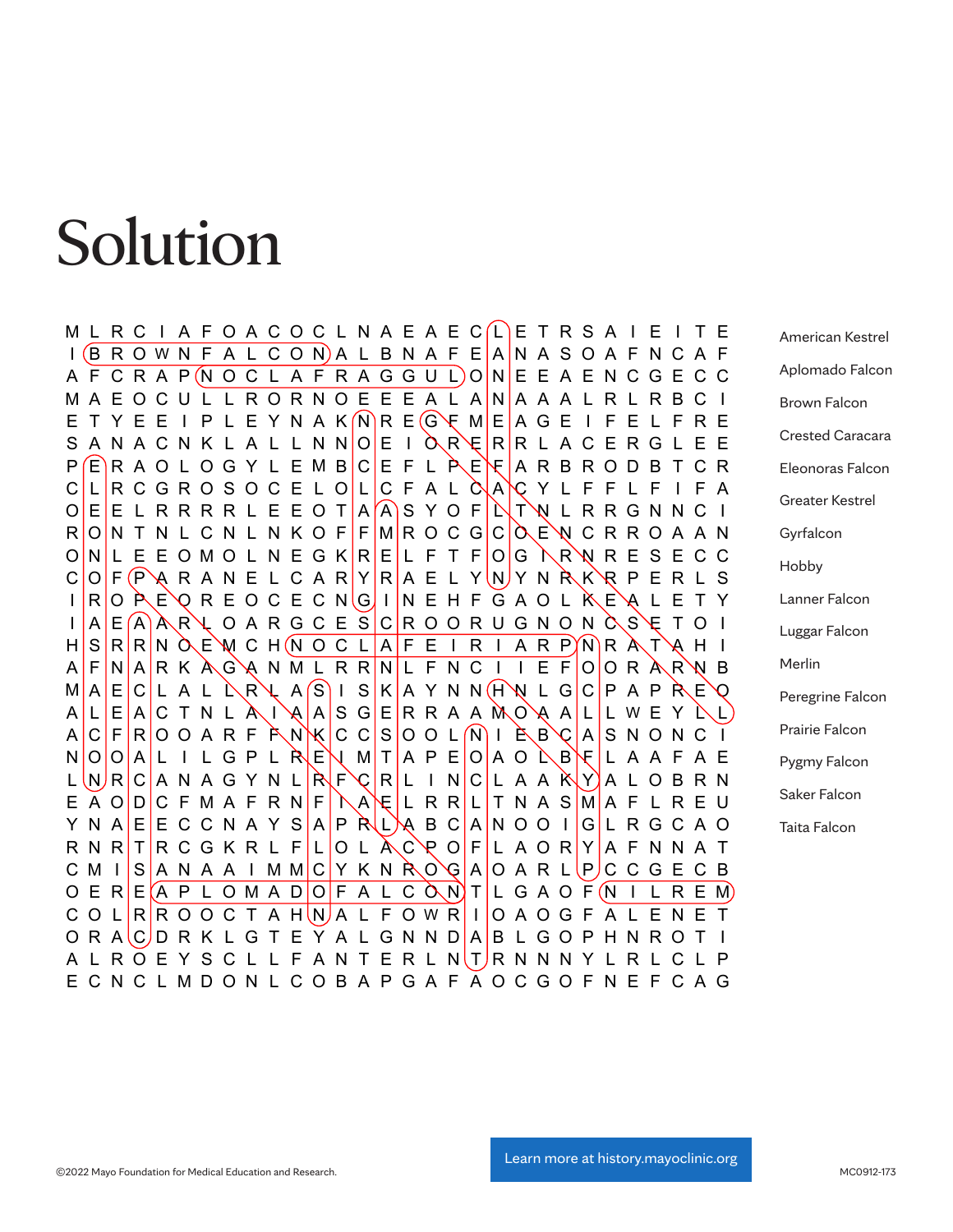



# Minnesota Raptors

**Solve the following puzzle by finding all the hidden words!** Solve the following puzzle by finding all the hidden words! **The words can be vertical, horizontal or diagonal.** The words can be vertical, horizontal, or diagonal.

| U            |   | O S P R E Y O H     |                 |  |  | M                 | $\mathsf{B}$ | W              |  |
|--------------|---|---------------------|-----------------|--|--|-------------------|--------------|----------------|--|
| O            |   |                     |                 |  |  | L W E F O R G E I |              | E W            |  |
| E            | S |                     | A E A G L E I   |  |  | N                 | $\mathsf{A}$ | G              |  |
| $\mathsf{R}$ |   | O C P L G R A A     |                 |  |  | N                 | K.           | $\overline{O}$ |  |
|              |   | O A A V C S T Y V E |                 |  |  |                   | $\mathsf{L}$ | S              |  |
| V            |   | A P E O K A H       |                 |  |  | R S P             |              | H              |  |
| U            | P |                     | H T N H L A S O |  |  |                   | R            | $\mathsf{A}$   |  |
| $\mathsf{L}$ |   | O A W O A O R L     |                 |  |  | T                 | P —          | W              |  |
| T.           |   |                     |                 |  |  | L W E S R N R N A | N            | K              |  |
| U            |   | S K L T             |                 |  |  | O S I Y T E       |              | E              |  |
| R.           |   | O W O C N O E       |                 |  |  | N A               | $\mathsf{A}$ | $\top$         |  |
| E.           |   | S U O E S H         |                 |  |  | R R O             | $\mathsf{A}$ | P              |  |



Beak Eagle Falcon Goshawk Harrier Hawk Minnesota **Osprey** Owl Raptor Talons Vulture

**Solution is on the back.**